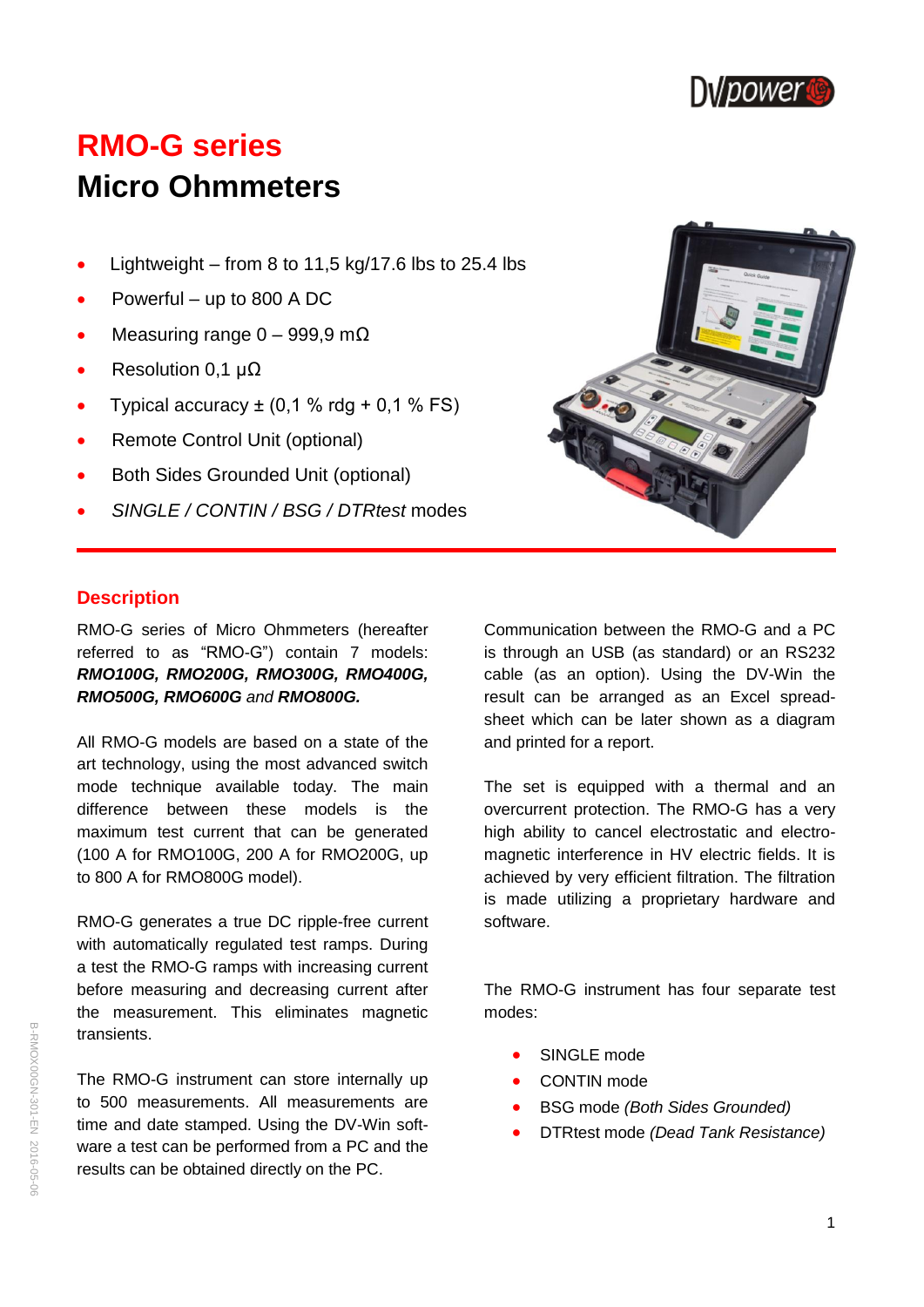

## **Single Test**

The RMO-G instrument generates a filtered (true ripple-free) DC current and output it in an automatically regulated current ramp. By sloping the current up and down, magnetic transients are virtually eliminated.

Below is an example of single test ramp for the 100 A current.



## **Continuous Test**

RMO-G can generate DC current continuously in predefined test durations, as presented in the table below.

| Continuous          | Test                |  |  |
|---------------------|---------------------|--|--|
| <b>Test current</b> | <b>Maximum test</b> |  |  |
| (A)                 | duration time (sec) |  |  |
| 5, 10, 20, 50, 100  | 300                 |  |  |
| 200                 | 150                 |  |  |
| 300                 | 90                  |  |  |
| 400                 | 50                  |  |  |
| 500                 | 30                  |  |  |
|                     |                     |  |  |

To prevent overheating, certain duty cycles apply depending on the test current being used.

#### **BSG test**

Grounding circuit breakers from both sides provides increased safety for testing personnel comparing with only one side grounding method.

This test mode is specially designed for **B**oth **S**ides **G**rounded testing. A special current clamp meter supplied from the instrument is used for measuring the current through the groundings. The test setup is very simple (same as for the SINGLE test) and all calculations are made automatically by the device internal algorithm.

#### **DTRtest**

Presence of current transformers (CT) on the dead tank circuit breakers may introduce errors during contact resistance measurement due to CT magnetizing process. For this reason, it is necessary to saturate a CT prior to measurement.

DTRtest menu is specially designed for resistance measurement of the dead tank circuit breakers. All calculations for detecting the saturated condition of CTs are done by internal algorithm. Accordingly, the process of measurement parameters setting and testing in this mode is very simple and does not differ much from live tank circuit breaker testing (in SINGLE / CONTIN test modes).

#### **Application**

Typical application is measuring resistance of non-inductive test objects:

- High, middle and low voltage circuit breakers (live and dead tank)
- High, middle and low voltage disconnecting switches
- High-current bus bar joints
- Cable splices
- Welding joints
- Fuses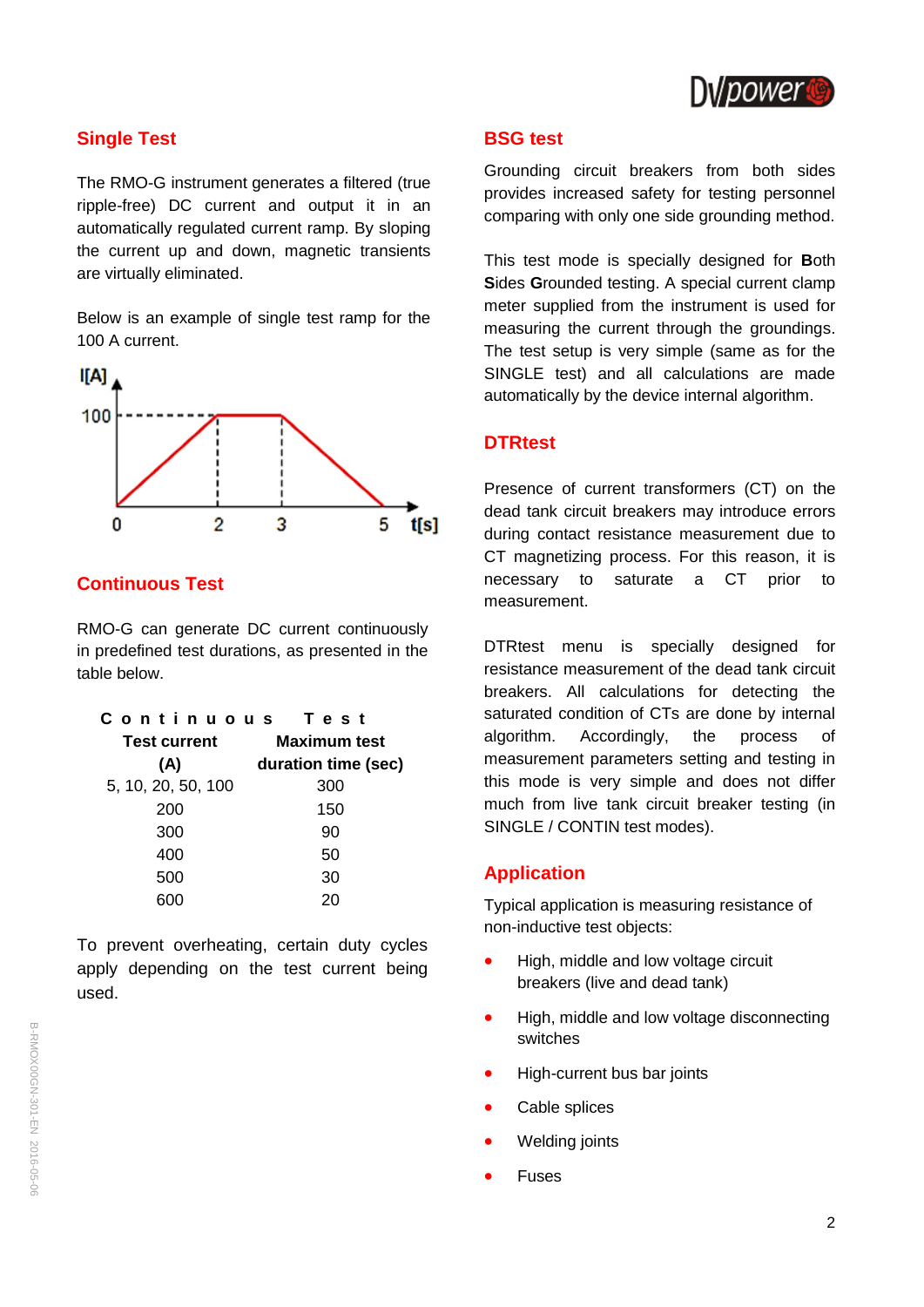

## **Connecting the Test Object to RMO-G**

The connection diagram of the RMO-G devices corresponds to the Kelvin's (four point) measurement principle. The measuring cables from the "Voltage Sense" sockets are attached as close as possible to Rx, and in between the current feeding cables. That way, a resistance of both cables and clamps is almost completely excluded from the resistance measurement.



The connecting diagrams for the live tank and dead tank circuit breakers are presented in the following two figures:







*RMO-G cable connection on dead tank circuit breaker*

## **Remote Control Unit**

The RMO Remote Control Unit is an optional control unit that is used to start and stop the tests from a remote location, away from the actual RMO-G.



Provided that, for a series of tests, the same test current is fed through the test object, multiple measurements can be carried out with the RMO Remote Control Unit.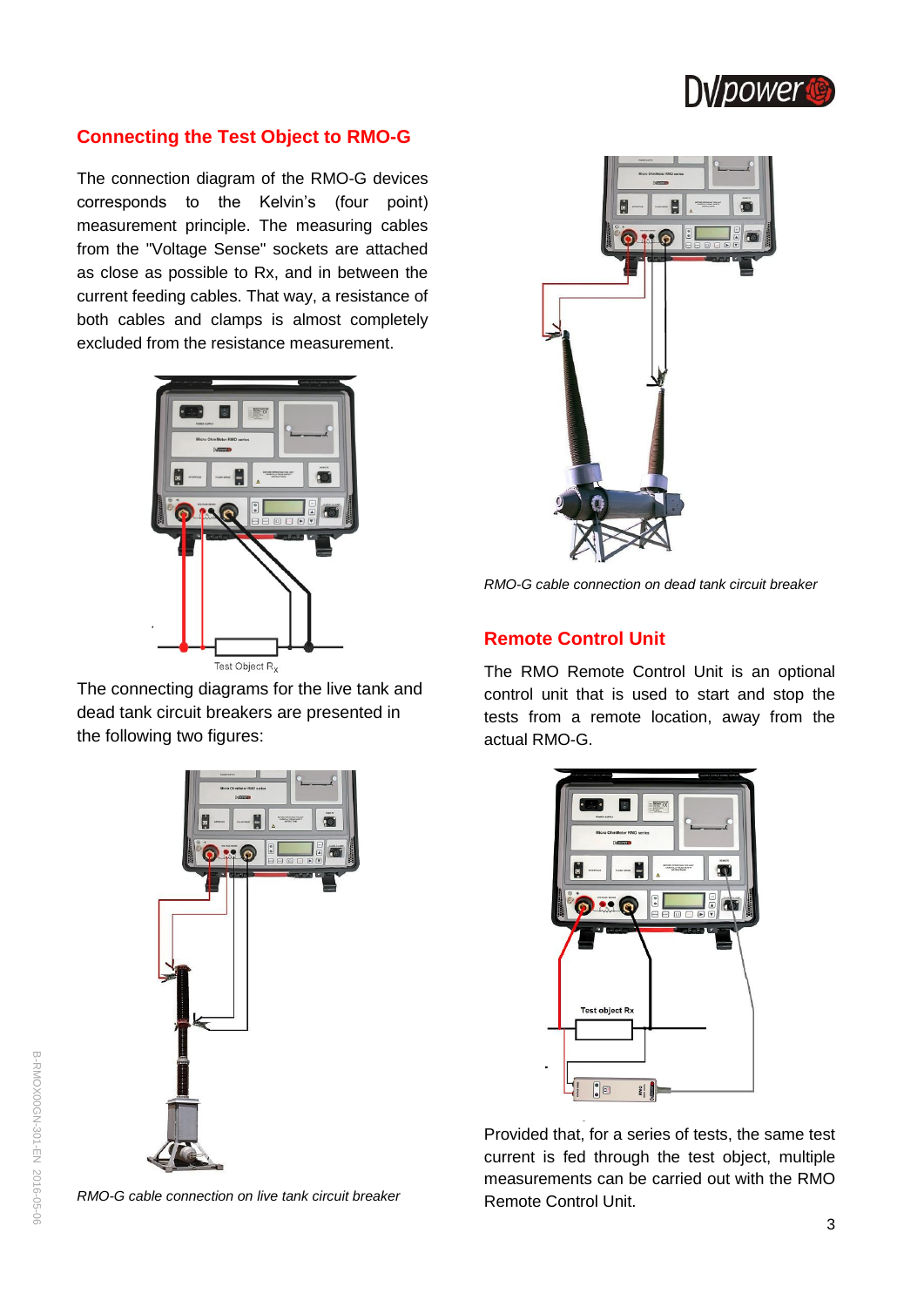

## **Connecting RMO-G to a Both Sides Grounded Circuit Breaker**

Using RMO-G with both sides grounded option it is possible to make safer measurement of breakers with both terminals of the breaker grounded.



Using the RMO-G with a current clamp-meter is an additional safety feature. Measurement of a circuit breaker contact resistance is done with both sides of the breaker grounded.

The RMO-G device will measure the current through the ground circuit connection and add this value to the selected test current value in order to provide the selected test current through the test object.

#### **Benefits and features**

The main benefits and features of RMO-G devices are listed below:

- Very high output power (output voltage multiplied with output current) enables two main advantages:
	- 1. Wide resistance measurement range even when very high currents are used.
	- *e.g. RMO600G can test up to 5,3 mΩ with 600 A test current when 5 m / 50 mm<sup>2</sup> current cables are used.*
	- 2. Use of thinner/longer test cables, depending of the customer requirement.
	- *e.g. RMO100G can use 20 m current cables with cross-section of only 16 mm<sup>2</sup> for testing circuit breakers with 100 A test current.*
- The output current is filtered and has a ripple of less than 1 %.
- The instrument has a very high typical  $accuracy \pm (0.1 % \text{rdg} + 0.1 % FS).$
- The best resolution of RMO-G is 0,1  $\mu\Omega$ .

Several advanced features are available as standard/optional accessories:

- Rmax feature pass/fail criteria
- Built-in thermal printer *(optional)*
- USB or RS232 communication port
- Bluetooth communication *(optional)*
- DTRtest mode *–* a special mode for Dead Tank circuit breakers testing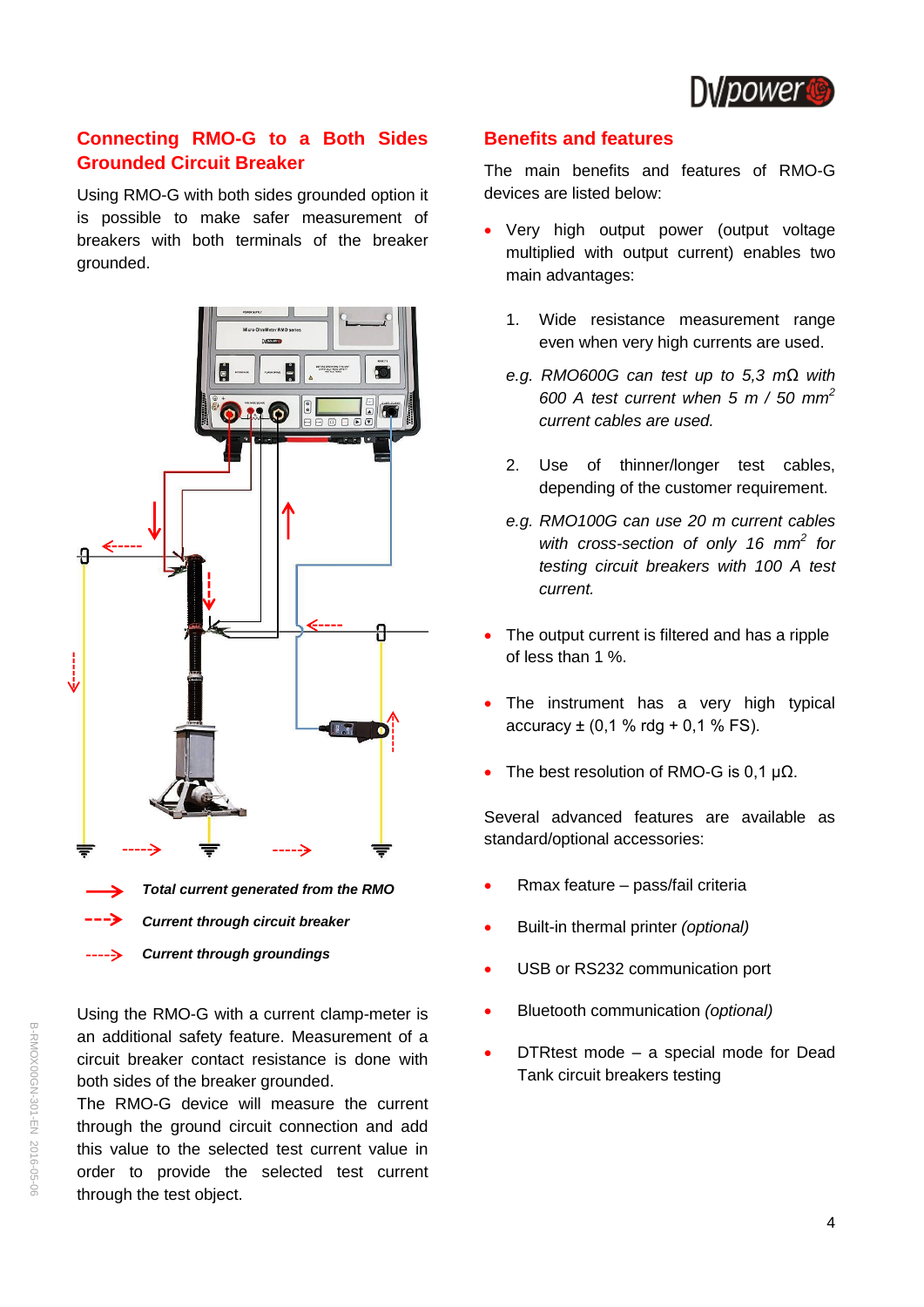

#### **DV-Win software**

DV-Win software provides acquisition and analysis of the test results, as well as control of all the RMO-G functions from a PC. The DV-Win also provides several advanced features as a supplement to multiple functions of RMO-G devices. Testing in Continuous mode is upgraded with a sample time feature which allows user to record test results in specific time intervals set in seconds.

After performed measurements results can be saved in a various formats and test report can be generated and saved or printed. Result can also be downloaded from the device to the PC by use of several different search filters.

For the RMO-G form of DV-Win software there is Help menu available, with detailed instructions and explanations of all functions and features.

## **DV-Win Main Features**

- Full control of the device in test
- Test reports \*available in several formats
- Several filters for results download to PC
- Test plans
- Sampling time feature for CONTIN mode

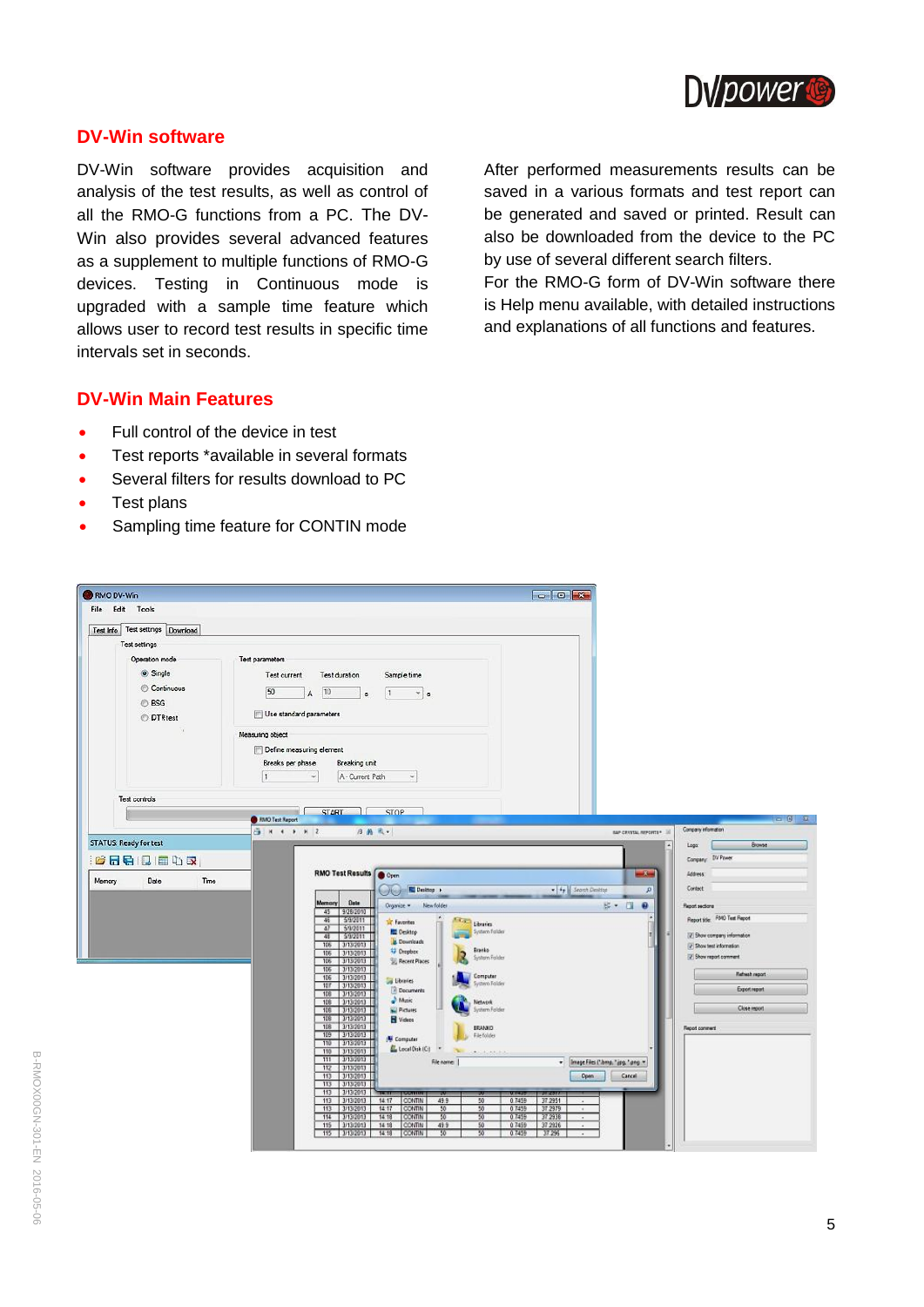

## **Technical data**

#### **Mains power supply**

- **Connection according to IEC/EN60320-1; C320**
- Mains supply: 90 V 264 V AC
- Frequency: 50 / 60 Hz
- Power consumption

| <b>Model</b>   | @ 230 V AC | @ 115 V AC |
|----------------|------------|------------|
| <b>RMO100G</b> | 1190 VA    | 1130 VA    |
| <b>RMO200G</b> | 1815 VA    | 1810 VA    |
| <b>RMO300G</b> | 2400 VA    | 2115 VA    |
| <b>RMO400G</b> | 3570 VA    | 2710 VA    |
| <b>RMO500G</b> | 3970 VA    | 3920 VA    |
| <b>RMO600G</b> | 4720 VA    | 4145 VA    |
| <b>RMO800G</b> | 5010 VA    | 3510 VA    |

| Fuse:<br>$\bullet$           | type F       |
|------------------------------|--------------|
| <b>RMO100G &amp; RMO200G</b> | 12 A / 230 V |
| <b>RMO300G &amp; RMO400G</b> | 15 A / 230 V |
| <b>RMO500G &amp; RMO600G</b> | 20 A / 250 V |
| RMO800G                      | 20 A / 250 V |

#### **Output data**

Test current ranges and load intervals:

| <b>Model</b>   | <b>Test current</b> | <b>Test duration</b>  |
|----------------|---------------------|-----------------------|
| <b>RMO100G</b> | 100 A               | 300 s                 |
| <b>RMO200G</b> | 200 A               | 150 <sub>s</sub>      |
| <b>RMO300G</b> | 300 A               | 60 s                  |
| <b>RMO400G</b> | 400 A               | 60 s @300 A           |
| <b>RMO500G</b> | 500 A               | 30 <sub>s</sub>       |
| <b>RMO600G</b> | 600 A               | 20 <sub>s</sub>       |
| <b>RMO800G</b> | 600 A               | $20 \text{ s}$ @600 A |

• Full Load Voltages at maximum current

| <b>Model</b>   | @ 230 V AC | @ 115 V AC |
|----------------|------------|------------|
| <b>RMO100G</b> | 7,15 V     | 6,80 V     |
| <b>RMO200G</b> | 6,80 V     | 5,90 V     |
| <b>RMO300G</b> | 6,00 V     | 4,80 V     |
| <b>RMO400G</b> | 6,70 V     | 4,40 V     |
| <b>RMO500G</b> | 5,95 V     | 5,10 V     |
| <b>RMO600G</b> | 5,90 V     | 3,80 V     |
| <b>RMO800G</b> | 4,70 V     | 2,85 V     |
|                |            |            |

#### **Measurement**

- Resistance range: 0,1 µΩ – 999,9 mΩ for RMO100-600G 0,1 µΩ – 499,9 mΩ for RMO800G
- Resolution

| $0,1 \mu\Omega$ - 999,9 $\mu\Omega$ | $0,1 \mu\Omega$       |
|-------------------------------------|-----------------------|
| 1,000 m $\Omega$ - 9,999 m $\Omega$ | 1 $\mu\Omega$         |
| 10,00 m $\Omega$ - 99,99 m $\Omega$ | 10 $\mu\Omega$        |
| 100,0 m $\Omega$ - 999,9 m $\Omega$ | $0,1 \text{ m}\Omega$ |

• Typical accuracy  $\pm (0.1 % \text{rdg} + 0.1 % \text{FS})$ 

#### **Display**

- LCD screen 20 characters by 4 lines;
- LCD display with backlight, visible in bright sunlight.

#### **Interface**

- RMO-G is equipped with an USB port
- optional: RS232 (connection to an external computer)
- optional: Bluetooth communication interface

#### **Test Result Storage**

• RMO-G can store up to 500 measurements

#### **Printer (optional)**

- Thermal printer
- Paper width 80 mm / 3.2 in

#### **Dimensions and weight**

| Model                            | Weight<br>kg/lbs              | <b>Dimensions</b><br>$(W \times H \times D)$ mm / in |
|----------------------------------|-------------------------------|------------------------------------------------------|
| <b>RMO100G</b>                   | 8 kg /<br>17.6 lbs            | 405 x 165 x 330 mm                                   |
| <b>RMO200G</b>                   | 8 kg/<br>17.6 lbs             | 7.8 x 10 x 15 in<br>*RMO100G/200G/300G/400G/500G     |
| <b>RMO300G</b>                   | 8 kg /<br>17.6 lbs            | in version without built-in thermal<br>printer       |
| <b>RMO400G</b>                   | 9 kg /<br>20 lbs              | 480 x 190 x 385 mm                                   |
| <b>RMO500G</b>                   | 9 kg /<br>20 lbs<br>11 kg $/$ | 18.9 x 7.48 x 15.16 in<br>*RMO600G/RMO800G and all   |
| <b>RMO600G</b><br><b>RMO800G</b> | 24.3 lbs<br>11,5 kg /         | RMO-Gs in version with built-in<br>thermal printer   |
|                                  | 25.4 lbs                      |                                                      |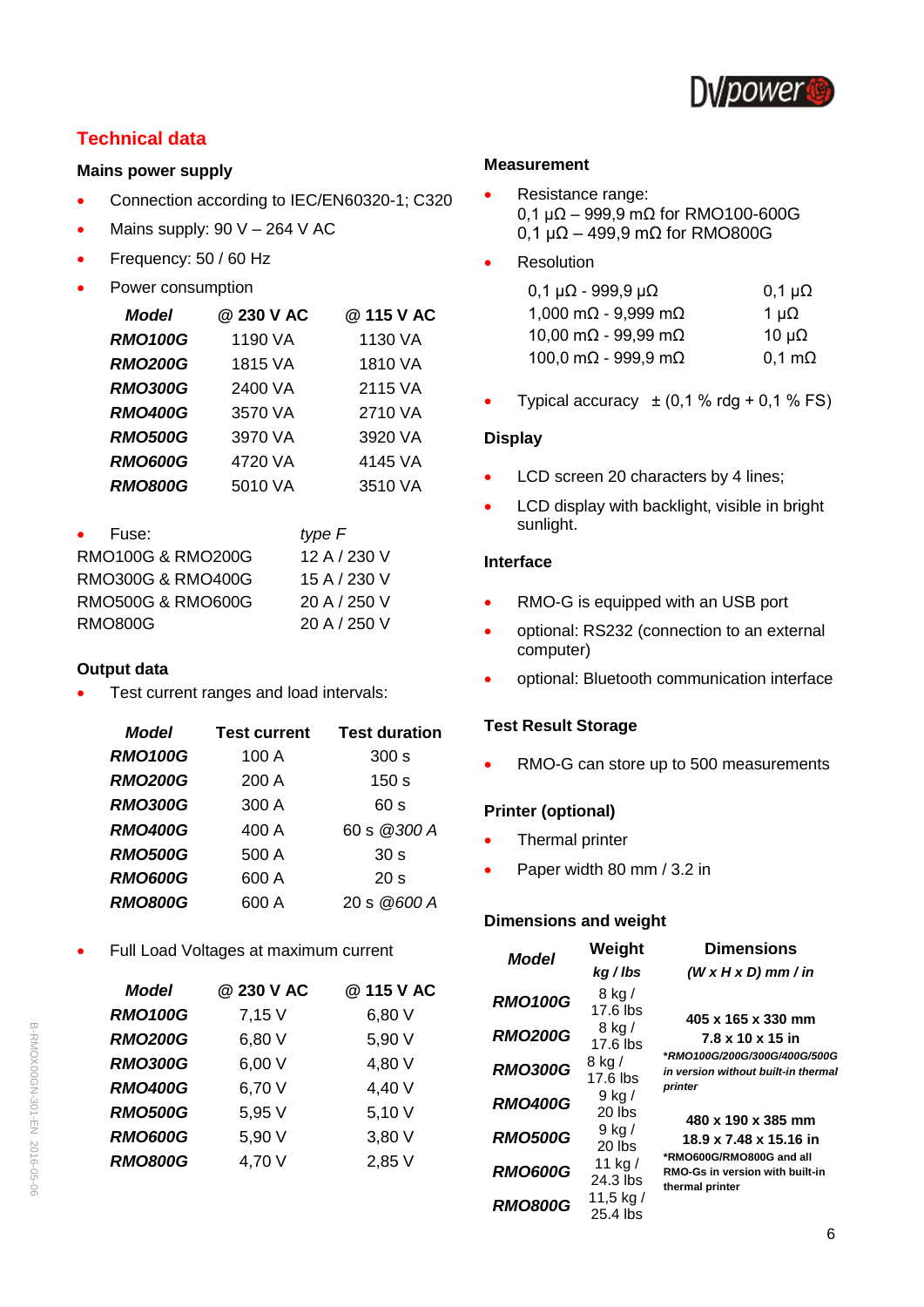

#### **Environmental protection**

• Ingress protection rating: IP67\*with closed lid

#### **Environmental conditions**

- Operating temperature: -10 ºC - +55 ºC / +14 ºF - +131 ºF
- Storage & transportation: -40 ºC - +70 ºC / -40 ºF - +158 ºF
- Humidity 5 % 95 % relative humidity

#### **Applicable Standards**

- Installation/overvoltage: category II
- Pollution: degree 2
- Safety: LVD 1006/95/EC (CE Conform) EN 61010-1
- EMC: Directive 1004/108/EC (CE Conform) Standard EN 61326-1:1006
- CAN/CSA-C22.2 No.61010-1, 2nd edition, including Amendment 1

#### **Warranty**

3 Years

*All specifications herein are valid at ambient temperature of + 25 °C and recommended accessories. Specifications are subject to change without notice.*

## **Accessories**



\* Besides battery clamps, current cables are also available with C clamps or with alligator clamps (as option)

\*\* Besides isolated alligator (A2) clamps, sense cables are also available with semi-isolated alligator (A1) clamps or with TTA clamps (as option)

#### **Recommended cross-sections for RMO-G models:**

| <b>CROSS SECTION/</b><br><b>LENGHT</b> | 16 mm <sup>2</sup> | $25 \text{ mm}^2$ | 35 mm <sup>2</sup>          | 50 mm <sup>2</sup>                     | $70 \text{ mm}^2$               | 95 mm <sup>2</sup> |
|----------------------------------------|--------------------|-------------------|-----------------------------|----------------------------------------|---------------------------------|--------------------|
| 5 m                                    | <b>RMO100G</b>     | <b>RMO200G</b>    | RMO300G &<br><b>RMO400G</b> | <b>RMO500G &amp;</b><br><b>RMO600G</b> |                                 | <b>RMO800G</b>     |
| 10 <sub>m</sub>                        | <b>RMO100G</b>     | <b>RMO200G</b>    | RMO300G &<br><b>RMO400G</b> | RMO500G &<br><b>RMO600G</b>            |                                 | <b>RMO800G</b>     |
| 15 <sub>m</sub>                        |                    | <b>RMO100G</b>    | <b>RMO200G</b>              | RMO300G &<br><b>RMO400G</b>            | <b>RMO500G &amp;</b><br>RMO600G |                    |